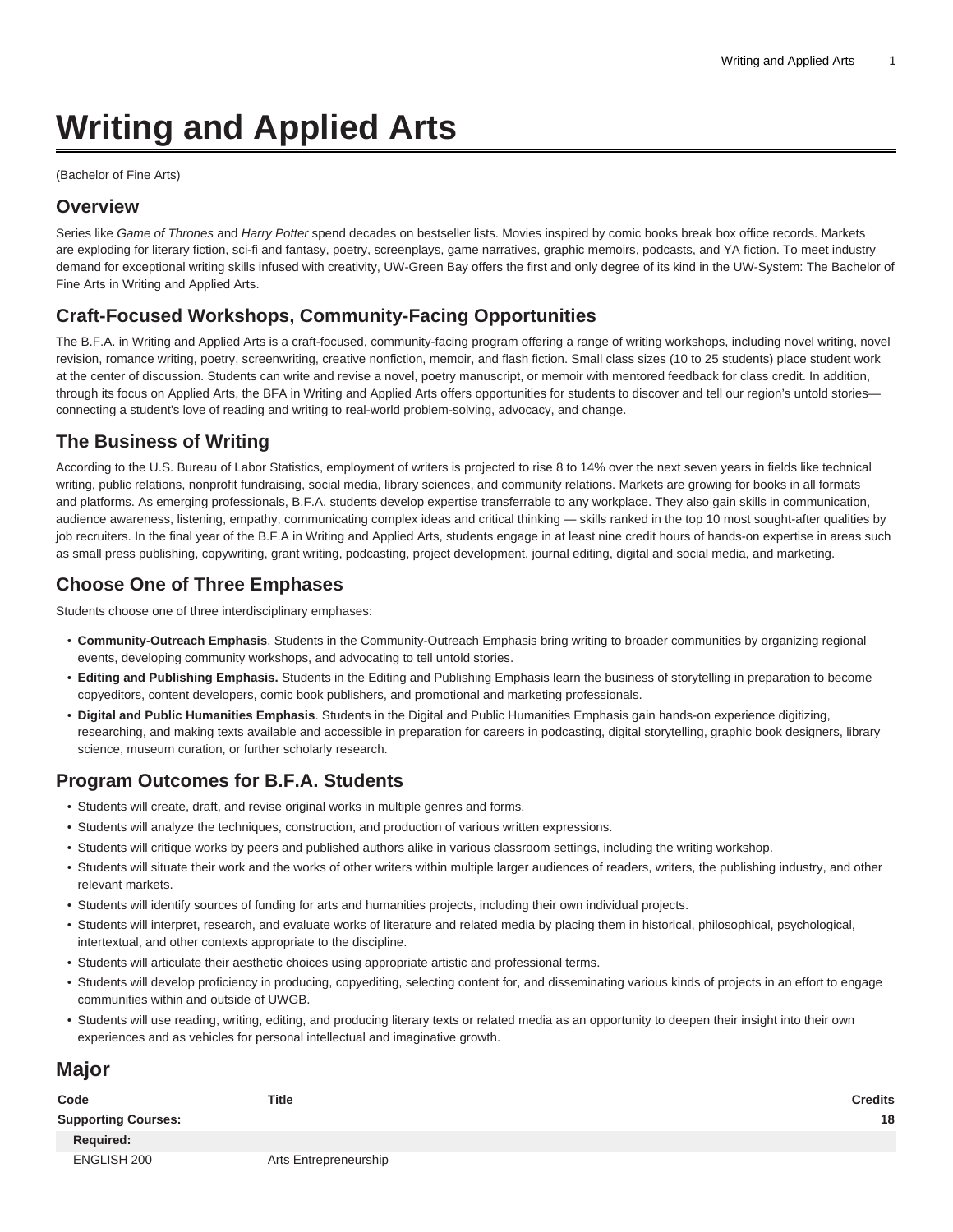| <b>ENGLISH 212</b>                               | Introduction to Creative Writing                                              |       |
|--------------------------------------------------|-------------------------------------------------------------------------------|-------|
| <b>ENGLISH 226</b>                               | Grammar                                                                       |       |
| <b>ENGLISH 290</b>                               | <b>Literary Studies</b>                                                       |       |
| Arts in Society (choose one course):             |                                                                               |       |
| ARTS MGT 257                                     | Arts in the Community                                                         |       |
| DESIGN 131                                       | Introduction to Design and Culture                                            |       |
| HUM STUD 200                                     | Introduction to Digital and Public Humanities                                 |       |
| Lower-level Literature (choose one course):      |                                                                               |       |
| <b>ENGLISH 206</b>                               | Women in Literature                                                           |       |
| ENGLISH 214                                      |                                                                               |       |
| <b>ENGLISH 215</b>                               | Introduction to English Literature I                                          |       |
|                                                  | Introduction to English Literature II                                         |       |
| ENGLISH 216                                      | Introduction to American Literature I                                         |       |
| ENGLISH 217                                      | Introduction to American Literature II                                        |       |
| ENGLISH 218                                      | <b>World Literatures</b>                                                      |       |
| ENGLISH 219                                      | <b>World Literatures II</b>                                                   |       |
| <b>Upper-Level Courses:</b>                      |                                                                               | 30-32 |
| <b>Required:</b>                                 |                                                                               |       |
| <b>ENGLISH 301</b>                               | Intermediate Creative Writing                                                 |       |
| Writing workshops (choose three courses):        |                                                                               |       |
| ENGLISH 302                                      | Short Fiction Writing Workshop                                                |       |
| <b>ENGLISH 303</b>                               | <b>Advanced Poetry Writing Workshop</b>                                       |       |
| ENGLISH 304                                      | <b>Creative Nonfiction Writing</b>                                            |       |
| <b>ENGLISH 305</b>                               | Novel Writing Workshop                                                        |       |
| <b>ENGLISH 306</b>                               | Novel Revision Workshop                                                       |       |
| ENGLISH 310                                      | Topics in Game Writing                                                        |       |
| ENGLISH 312                                      | Topics in Creative Writing                                                    |       |
| Historical Literary Context (choose one course): |                                                                               |       |
| ENGLISH 326                                      | Topics in Publishing                                                          |       |
| ENGLISH 340                                      | History of the English Language                                               |       |
| Upper-level Literature (choose two courses): 1   |                                                                               |       |
| <b>ENGLISH 315</b>                               | The British Novel                                                             |       |
| ENGLISH 320                                      | Major Drama                                                                   |       |
| <b>ENGLISH 322</b>                               | <b>Major Poetry</b>                                                           |       |
| ENGLISH 323                                      | Topics in Literary Criticism                                                  |       |
| ENGLISH 326                                      | Topics in Publishing                                                          |       |
| ENGLISH 331                                      | Major American Prose Fiction                                                  |       |
| ENGLISH 333                                      | <b>Literary Themes</b>                                                        |       |
| ENGLISH 335                                      | <b>Literary Eras</b>                                                          |       |
| ENGLISH/FNS 336                                  | American Ethnic Literature                                                    |       |
| ENGLISH 338                                      | <b>World Literatures</b>                                                      |       |
| ENGLISH 340                                      | History of the English Language                                               |       |
| ENGLISH 344                                      | African American Literature                                                   |       |
| ENGLISH 345                                      | <b>LGBTQ Literature</b>                                                       |       |
| ENGLISH 364                                      | <b>Literary Topics</b>                                                        |       |
| ENGLISH 431                                      | Shakespeare                                                                   |       |
| ENGLISH 436                                      | Major Author(s)                                                               |       |
| Publication practicum (choose one):              |                                                                               |       |
| ENGLISH 324                                      | Sheepshead Review Practicum                                                   |       |
| ENGLISH 424                                      | <b>Book Editing Practicum</b>                                                 |       |
|                                                  | Two Internships or community-based learning in Applied Arts area of emphasis: |       |
| <b>Community Outreach</b>                        |                                                                               |       |
| <b>Editing and Publishing</b>                    |                                                                               |       |